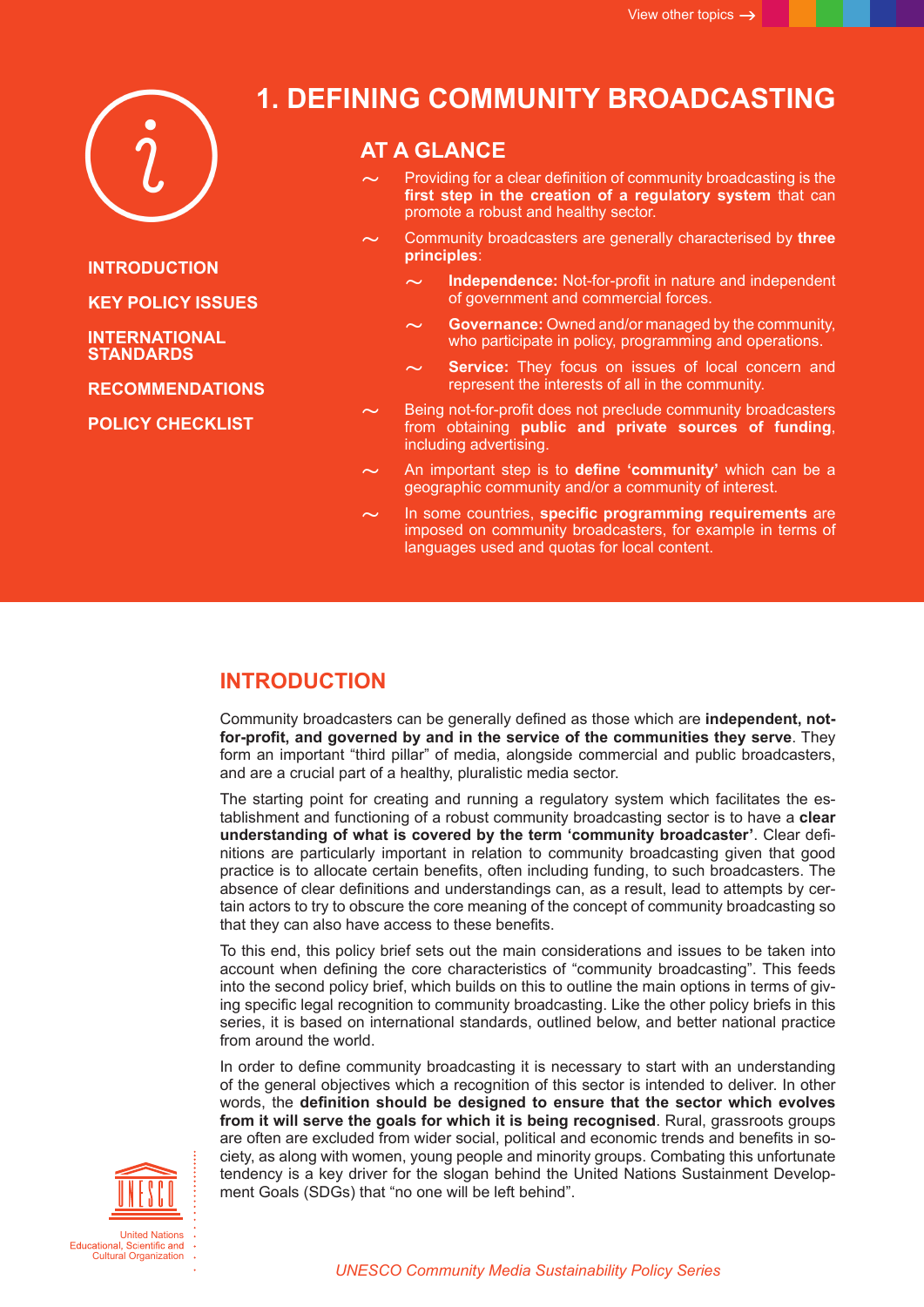It is widely recognised that **having access to relevant information**, along with the means to voice one's needs and concerns, linked with real opportunities to participate in relevant decision-making processes, is key to ensuring that no one gets left behind. This is recognised in *SDG 16: Promote peaceful and inclusive societies for sustainable development,* 

<span id="page-1-0"></span>

*provide access to justice for all and build effective, accountable and inclusive institutions at all levels*, and especially in *SDG16.10: Ensure public access to information and protect fundamental freedoms, in accordance with national legislation and international agreements*.

In any democratic society there are a number of tools for promoting access to information and voice opportunities, including public service and commercial broadcasting. These larger, more mainstream types of broadcasting, however, can **overlook or underrepresent precisely those rural, grassroots and/or minority groups** which are currently being left behind, in the sense that they are marginalised and lack access to basic services like quality education, health facilities, clean water, electricity, economic opportunities and a range of other needs.

In countries around the world, **community broadcasting has emerged to help fill this major communications gap, and to enable these groups to access basic information**  that can help them to improve their situations, and to articulate their concerns and attract the attention they need to address them. Commu-

nity broadcasters have in many cases become a vital means by which the voiceless are able to exercise their right to express themselves freely and to access the information they need to bring about positive change.

This, then, forms the heart of any definition of community broadcasting, namely **broadcasters which are distinguished from public service and commercial broadcasters inasmuch as they are specifically tailored in their design and function to serve the voice and information needs of rural, grassroots and/or minority groups**. Community broadcasters can be seen as part of a wider concept of community media which also includes community newspapers and community online facilities.

### **KEY POLICY ISSUES**

There is no universally approved definition of community broadcasting, in part due to the huge range of different 'on-the-ground' situations around the world. But a fundamental characteristic is the **participation of the group that it aims to serve in its operations**, such as programme identification and production, management and financing. It is essential to start by understanding what sorts of groups qualify as communities for purposes of community broadcasting. A second, closely related issue is the **extent to which the community must be involved** for a broadcaster to qualify as a community broadcaster.

In most cases, community broadcasters are understood as **privately owned radio and television stations**, as opposed to the public media (which may also have local outlets, especially radios). Indeed, **independence from government but also from political control** more generally is a hallmark of community broadcasting. At the same time, despite its private ownership structure, **in most cases community broadcasters are required to be non-profit in nature**. Generating revenues is a means of supporting the broadcasting service as opposed to generating profits, which happens with commercial broadcasting. These are the two key characteristics which distinguish community broadcasting from, on the one hand, public broadcasting and, on the other, commercial broadcasting.



It is also inherent in the idea of community broadcasting that it **serves the community**. This has important definitional implications in terms of the type of programming that it carries. This must, where relevant, be produced in a language or languages commonly used, spoken or understood by the community. But the very idea behind community broadcast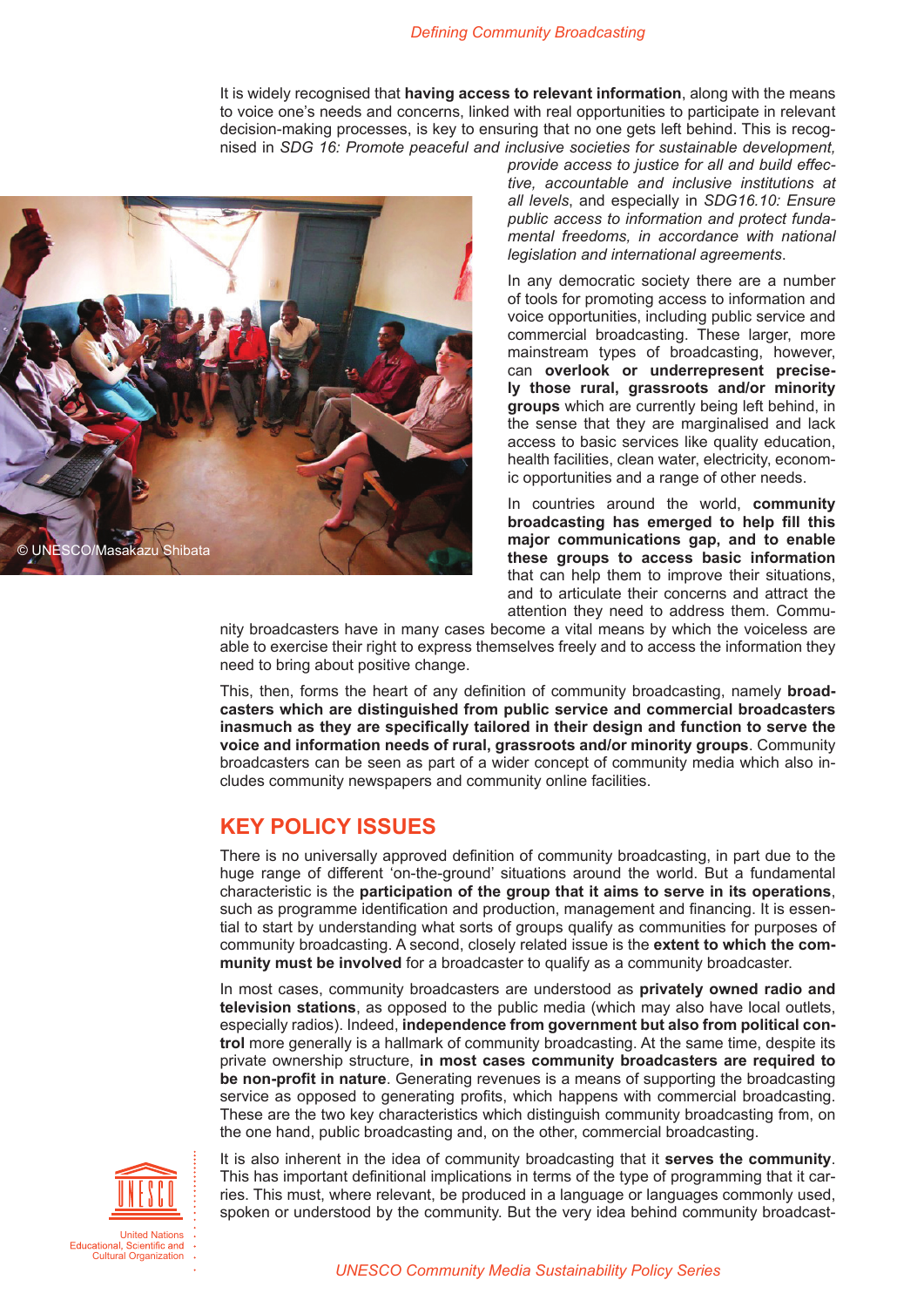<span id="page-2-0"></span>ing also suggests that it **must cover issues of immediate and special relevance to the community**, whether of a social, cultural, political, economic or other nature.

### **1. What is a community?**

In practice, countries have identified two main types of communities which broadcasters might serve to qualify as community broadcasters, namely **geographic communities** – in the sense of people living together in the same geographic area – and **communities of interest** – in the sense of people who share a particular interest, which might be linguistic, cultural, social or other in nature. Countries often start by recognising geographic communities with a view to moving on in due course to recognise communities of interest. The latter are more difficult to reach, at least via traditional broadcast distribution platforms, because they are, almost by definition, geographically dispersed.

Just because people are living in the same area does not necessarily mean that they



have a sufficient level of shared characteristics to come together to create a community broadcaster. Shared characteristics are, however, **likely to be present in rural geographic communities, particularly in less developed countries**, where those living together rurally often share close language, social, cultural and even economic ties. For this reason, and also because pressure on broadcasting frequencies is much higher in urban areas, in some countries the focus has been on rural, geographic communities.

#### **2. Independence**

As noted above, it is essential for community broadcasters to be **independent of both governments and private individuals**. This is basic to the goal of serving the community and vital for credibility among the diverse sections of the community. Independence is often achieved by prohibiting public or political ownership of these entities, and by **requiring them to be non-profit in nature**. In some countries, religious groups are also prohibited from owning community broadcasters, on the basis that they may not serve the interests of the whole

community. Note that community broadcasters should be free to seek both **private and public sources of funding and support**, including advertising, in so far as this does not compromise their independence *(see Briefs 5 and 6)*.

#### **3. Governance by the community**

Just because a broadcaster is non-profit and located in and serves a particular community does not necessarily mean that it is a community broadcaster. Many commercial and public service broadcasters serve particular geographic communities while some also serve communities of interest. Generally speaking, **a necessary precondition to qualifying as a community broadcaster is to involve governance and/or ownership by the community**. The community should be involved in all areas of operations, including management, policy, programming, and other operations.

In different countries, a number of specific conditions regarding links to the community have been imposed. In some cases, there are **formal structural requirements**, for example that the broadcaster hold an open meeting annually with the community or that it have a governing board made up primarily of members of the community. In other cases, requirements relate to programming, for example that a minimum percentage of programmes are produced by members of the community, or to operations, for example regarding community members working or volunteering at the station. **It is important that any such requirements are clear and realistic.** 



An appropriate balance needs to be struck here between imposing unduly strong requirements of a community link and recognising that it can take some time, and a track record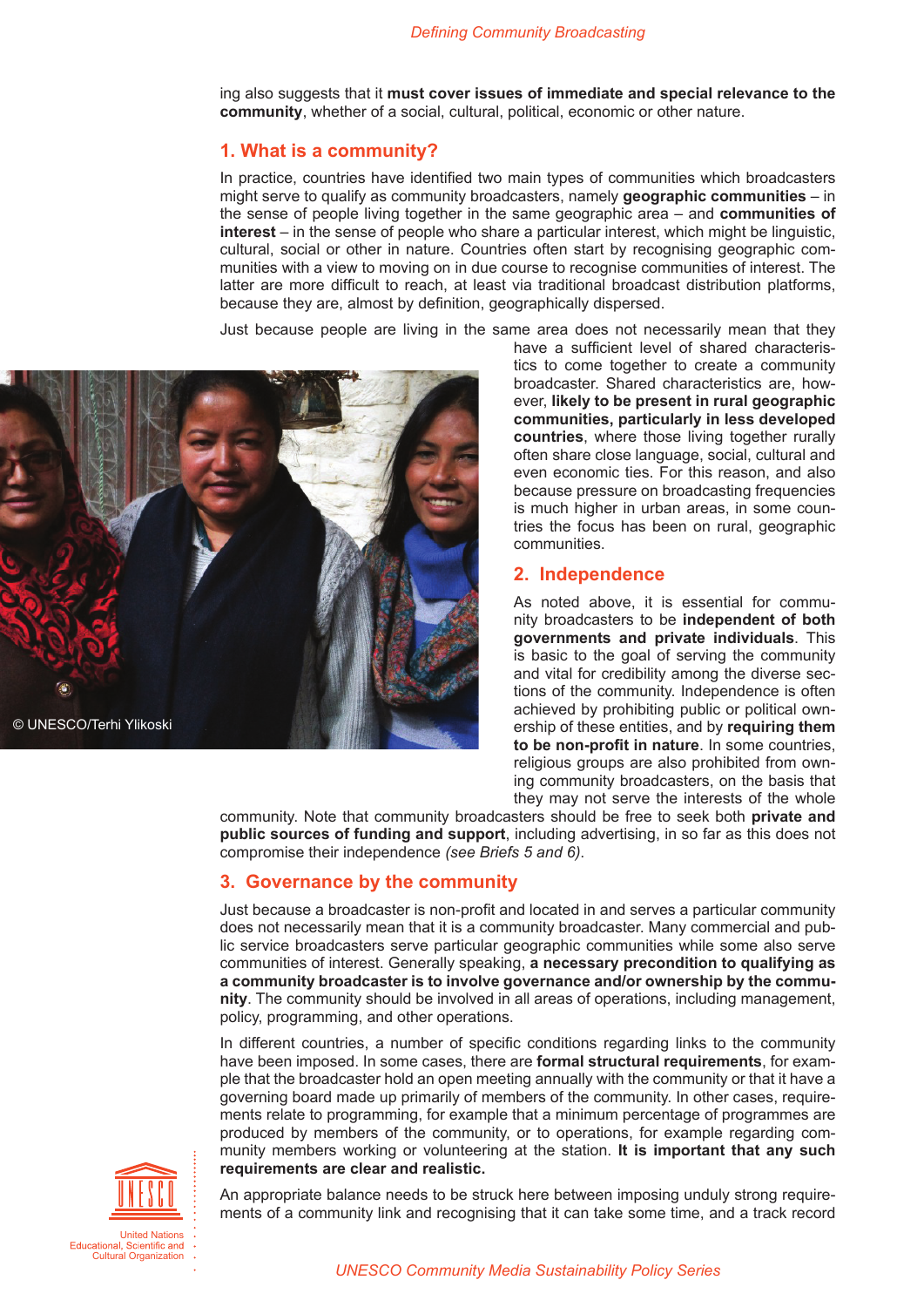<span id="page-3-0"></span>of service, for strong links to emerge. This can be a bit of a chicken and egg conundrum, since it can be difficult to engage a community before showing the community the benefits of community broadcasting, but a broadcaster may not be recognised as a community broadcaster if the community is not sufficiently engaged.

### **4. Service to the community**

At the end of the day, it is the programming that is carried by community broadcasters that really serves the overarching goals for which this form of broadcasting has been recognised, and in some countries specific conditions are placed on programming by community broadcasters. **Operating in the language(s) which is spoken and understood** in the relevant community is obviously a key consideration here. In general, community broadcasters should operate in the public interest and serve the voice and information needs of the community, and achieving this is closely related to the question of links to the community. Some important genres of information which community broadcasters should normally seek to disseminate include **local news and current affairs content, educational programmes, promotion of the accountability of local government and private sector actors, information about local economic issues** (such as where to obtain the best price for local products), and **information about social developments** (potentially including births, marriages and deaths). It is essential that programming is sensitive to **gender and youth issues** in the community, and that it seeks to ensure appropriate service to such diverse sections. It can be useful for community broadcasters to come together to syndicate relevant content among themselves, but minimum quotas for locally-produced content can help ensure that this (relatively more accessible) form of content does not unduly dominate.

### **INTERNATIONAL STANDARDS**

A number of statements relating to the definition of community broadcasting can be found in different international instruments. An early statement on this issue is found in the *[African](http://portal.unesco.org/ci/en/files/5628/10343523830african_charter.pdf/african%2Bcharter.pdf)  [Charter on Broadcasting 2001](http://portal.unesco.org/ci/en/files/5628/10343523830african_charter.pdf/african%2Bcharter.pdf)*, adopted at the UNESCO-sponsored Windhoek Conference to celebrate World Press Freedom Day on the tenth anniversary of the original Windhoek Conference, which defines community broadcasting as follows:

> *Community broadcasting is broadcasting which is for, by and about the community, whose ownership and management is representative of the community, which pursues a social development agenda, and which is non-profit.*

A more detailed definition, albeit still very open-ended in nature, is provided in the *2009 Declaration of the Committee of Ministers of the Council of Europe* on the role of community media in promoting social cohesion and intercultural dialogue, the preamble of which states:

> *Noting that community media, taking the form of broadcasting and/or other electronic media projects, as well as print format, may share to a greater or lesser extent some of the following characteristics: independence from government, commercial and religious institutions and political parties; a not-forprofit nature; voluntary participation of members of civil society in the devising and management of programmes; activities aiming at social gain and community benefit; ownership by and accountability to the communities of place and/or of interest which they serve; commitment to inclusive and intercultural practices; …*

In a similar fashion, the Recommendations by Participants of the *International Seminar on Community Media Sustainability: Strengthening Policies and Funding*, a UNESCO-sponsored event, call on governments and regulators to recognise community broadcasting as clearly distinguished "from commercial and public service broadcasters based on its nonprofit nature, its strong links with and its capacity to provide a service to the community".

The World Association of Community Radio Broadcasters (AMARC) is an international non-governmental organisation serving the community radio movement which is the leading community media organisation globally. In 2008, AMARC adopted its Principles for a Democratic Legislation on Community Broadcasting (AMARC Principles) which define community broadcasting quite specifically:



#### *Principle 3: Definition and characteristics*